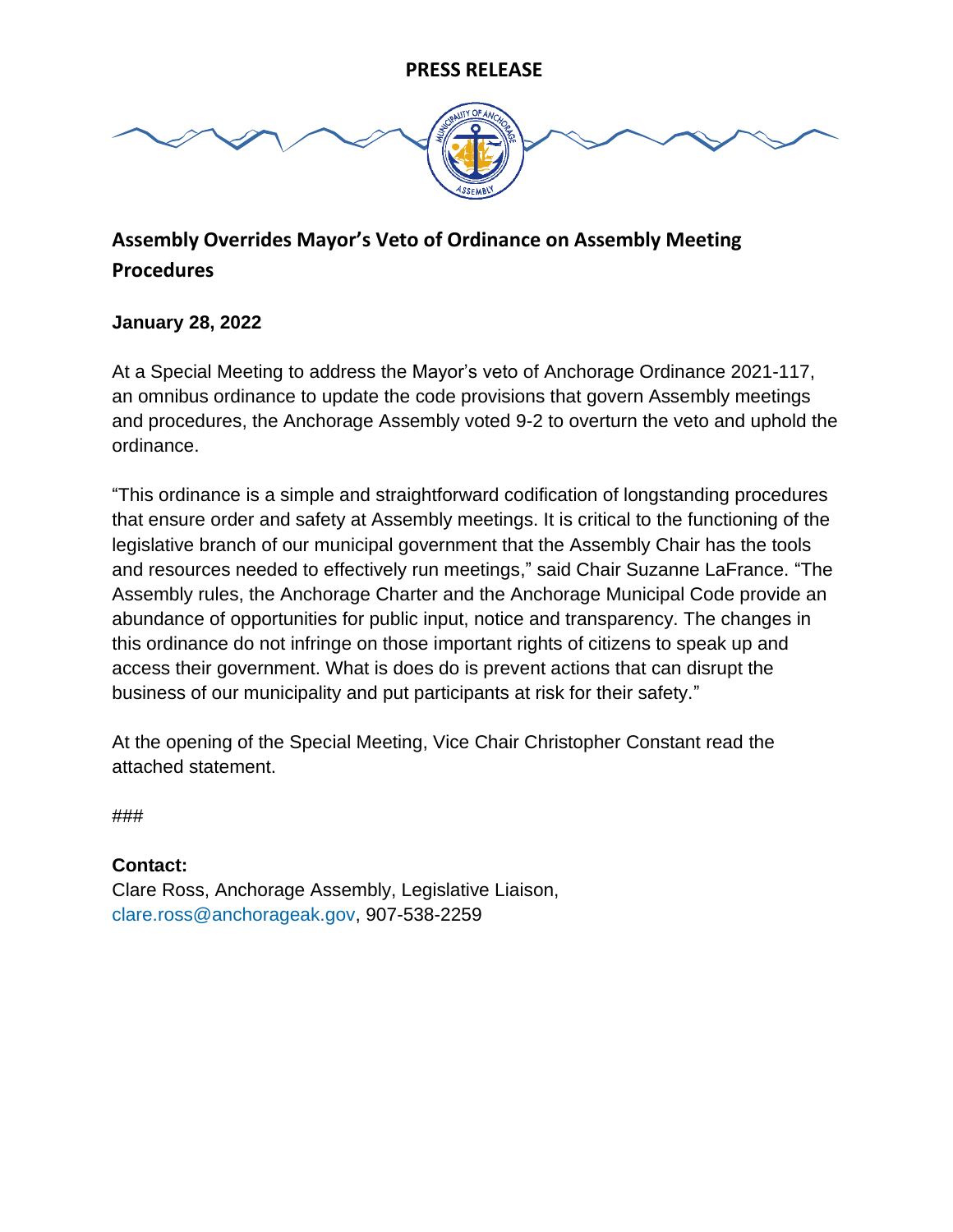

**Municipality of Anchorage**

**P.O. Box 196650 • Anchorage, Alaska 99519-6650 • Telephone: (907) 343-4311 • Fax: (907) 343-4313 • www.muni.org/assembly**

## **Anchorage Assembly Leadership**

January 28, 2022

Today the Anchorage Municipal Assembly overrode the Mayor's veto of Anchorage Ordinance 2021-117, as amended.

Vice Chair Constant provided the following in response to the Mayor's veto message.

1. **Omnibus ordinance**. AO 2021-117 is an omnibus ordinance that makes necessary updates and clarifications to the numerous code provisions that govern Assembly meetings and procedures. The memorandum submitted with the ordinance noted its broad goals:

The attached ordinance attends to the facts that: (1) some of the Assembly's customary practices, such as those relating to immediate reconsideration of an item, are addressed only in Robert's Rules, and not in municipal code; (2) some of the rules and nomenclature contained in Robert's Rules of Order, Newly Revised, depart from traditional Assembly practice; and (3) that further codification of the Assembly's rules of procedure in municipal code can reduce confusion and provide greater clarity to the public.

The ordinance cleans up several contradictions; makes the Assembly's rules more transparent and user-friendly; and the vast majority of its necessary updates are noncontroversial.

Of note, among the several changes adopted in the ordinance is a provision that expands the right of the Mayor to call on municipal staff during Assembly debate.

2. **Three concerns**. The Mayor's veto message outlines concerns with just three provisions in the 16-page ordinance.

**a. Distracting and Dangerous items**. The first is that codifying a prohibition on the bringing of "dangerous or distracting items" into the Chambers if they are "being used to create an actual disturbance" could somehow interfere with Alaska Statute 29.35.145. That concern is unwarranted. First, the provision in AO 2021-117 is broader in scope than the state law provision. It permits a response if members of the public attempt to bring into Assembly Chambers noisy devices, noxious materials, or signs that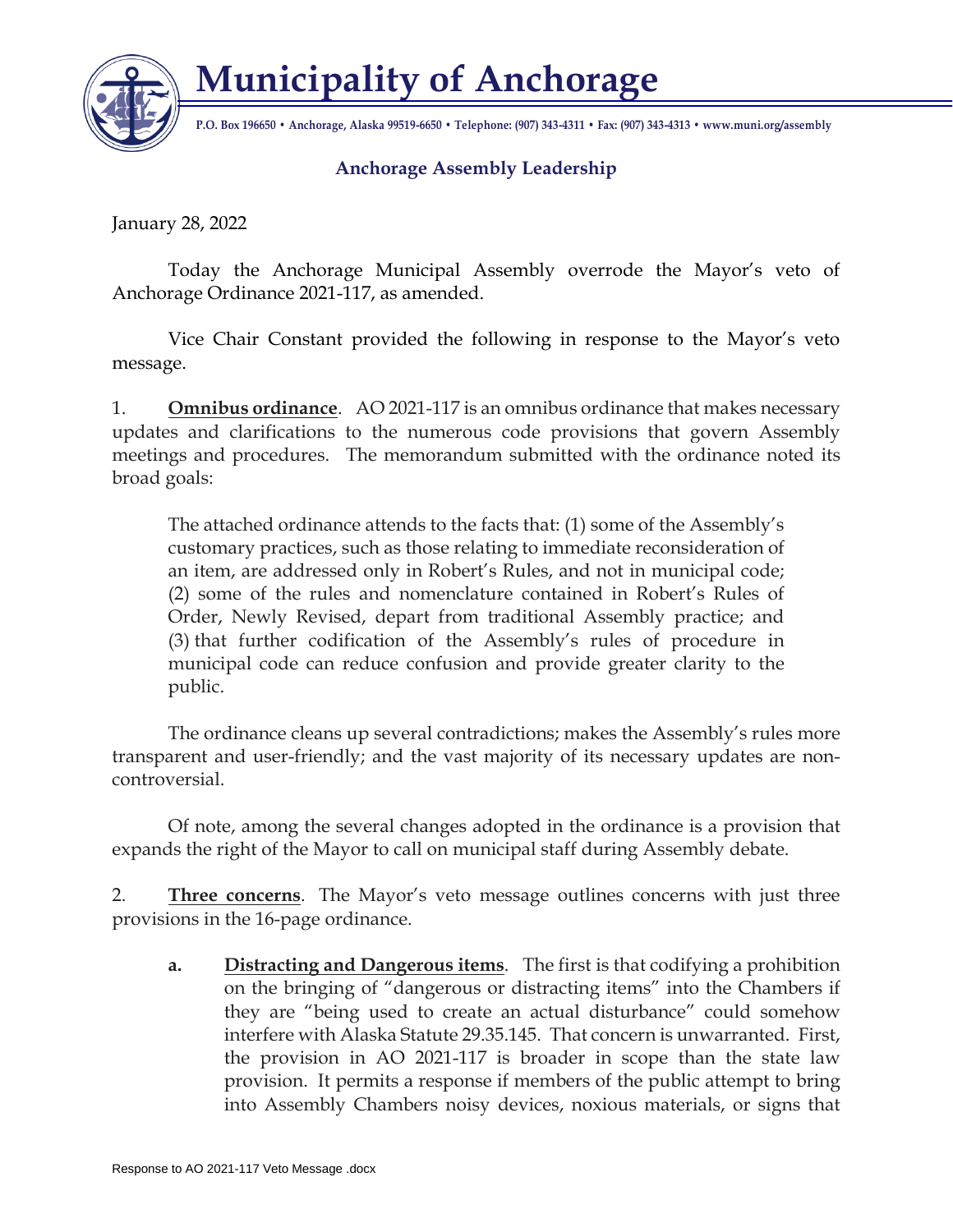block public view. Second, to the extent there is any conflict with the state law, everyone recognizes that AS 29.35.145 trumps local law, and local law must be applied in accordance with the state-law provision. AO 2021-117 does not require the municipality to violate, and will not result in the municipality violating, state law.

- **b. Ability of the Assembly to Control its Meetings.** Second, the Mayor expresses his belief that the Presiding Officer of the Assembly cannot give instructions to municipal security contractors while presiding over Assembly meetings, or perhaps that the presiding officer may only do so subject to the Mayor's consent or non-objection. That view is novel. No prior Mayor has ever expressed it, and it is entirely inconsistent with the municipality's actual practices from 1975 to 2021. It cannot be squared with the Charter's vesting of legislative power in the Assembly, or with the Charter's command that the Assembly determines its own rules and order of business, runs its own meetings, and that the meetings are overseen by a "presiding officer" elected from the Assembly. The Mayor's position involves significant overreach, a novel theory of expanded executive power, and would result in an untenable erosion of the ability of the Assembly to conduct its business. We recognize that the branches have an ongoing disagreement on this point; that disagreement should not prevent the Assembly from clarifying the meaning of a "motion to lay on the table," or from refining the order of business at a regular or special Assembly meeting. It should not preclude the body from acting on AO 2021-117, generally.
- **c. Silent testimony**. Last, the Mayor's veto message also addresses a provision in the ordinance designed to expedite Assembly business and public testimony when persons wish, in public testimony, to stand in silence. The Assembly recognizes that silent protest is a form of expression that is rightly recognized under the First Amendment. The Assembly respects silent protest. The Assembly also recognizes that, as a leading municipal law treatise puts it:

A City Council meeting is a governmental process with a governmental purpose. The Council has an agenda to be addressed and dealt with. Public forum or not, the usual first amendment antipathy to content-oriented control of speech cannot be imported into the Council chambers intact. Therefore, in dealing with agenda items, the Council does not violate the first amendment when it restricts public speakers to the subject at hand, and while a speaker may not be stopped from speaking because the moderator disagrees with